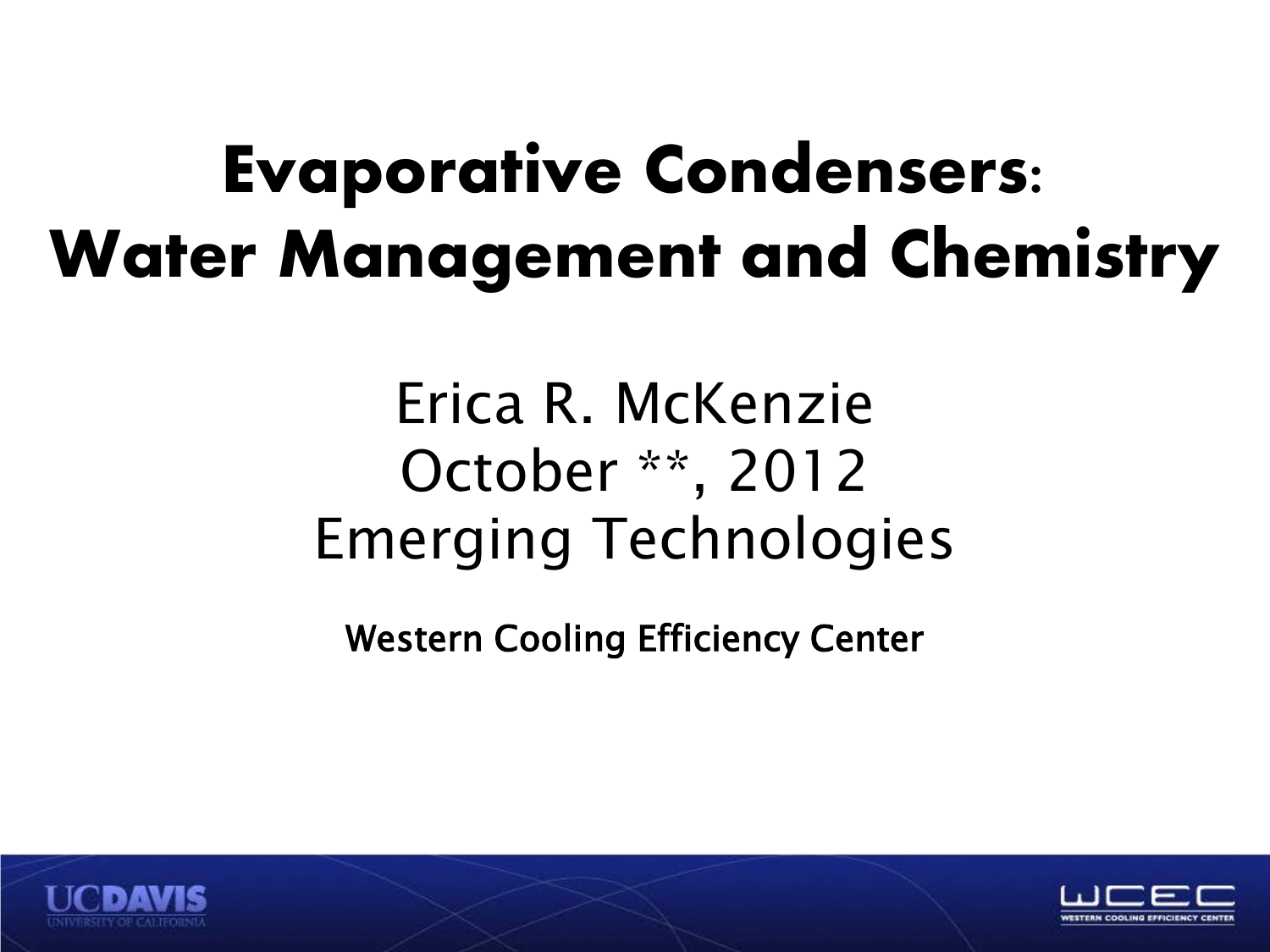#### **How Evaporative Condensers Work**





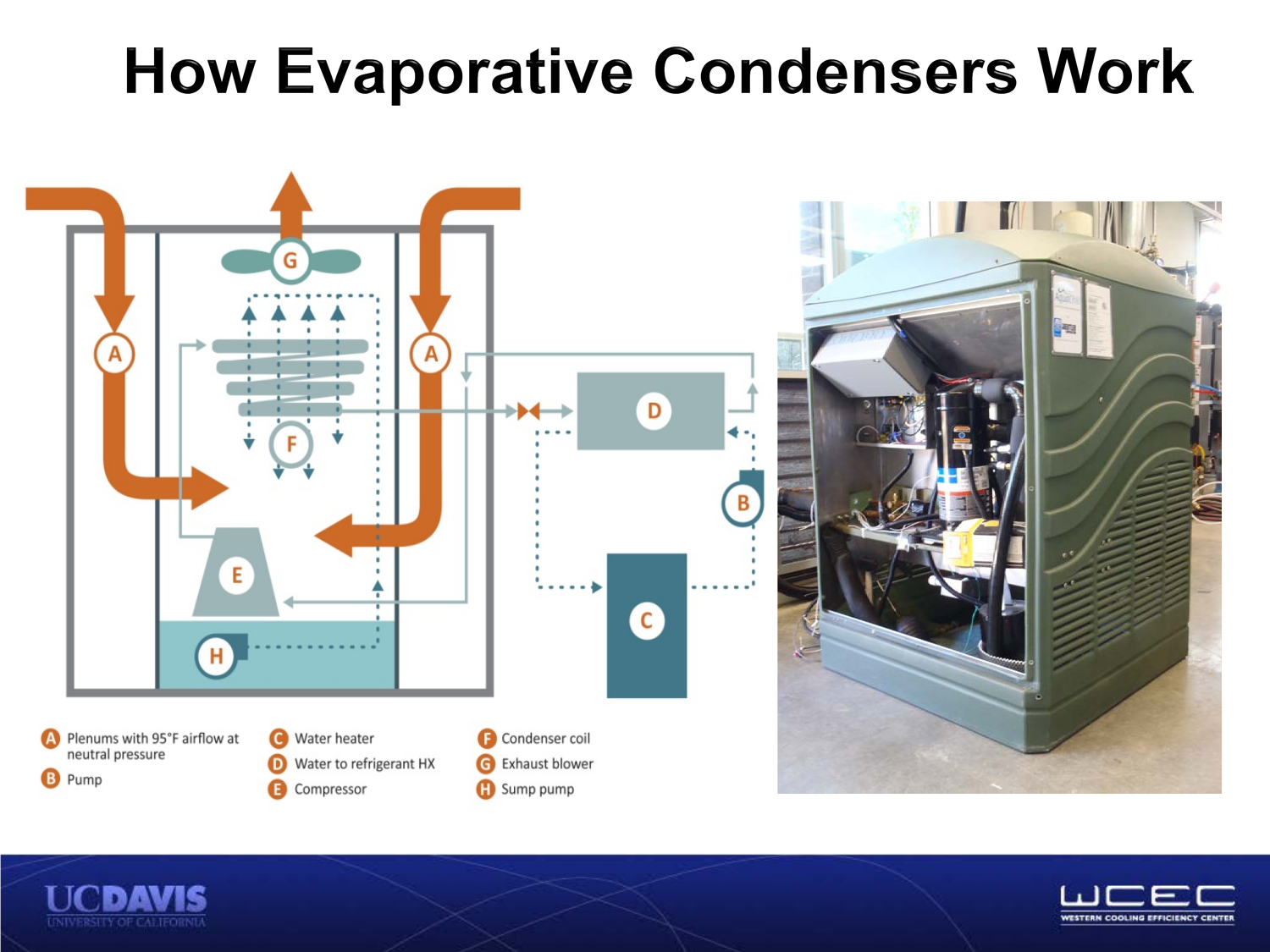#### **Evaporative Condenser Effects on Water**

- Concentration of mineral solutes
	- Scale-forming constituents (Ca and Mg)
	- Salinity and carbonate concentrations
- Increase in pH
	- High pH decreases solubility of Ca and Mg
- Temperature changes that impact  $CaCO<sub>3</sub>$  solubility constant





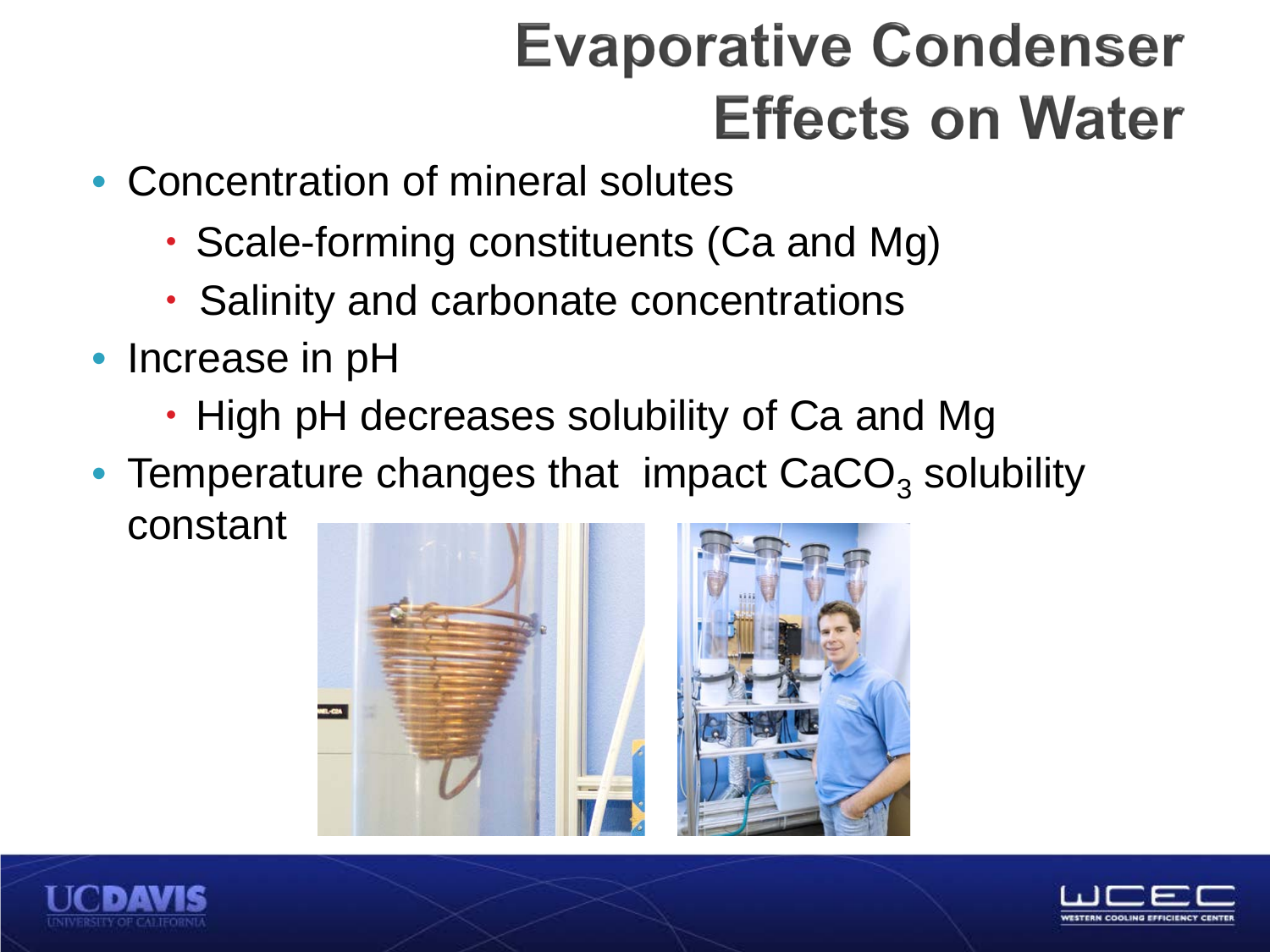#### **Small-Scale Results - Round 1**





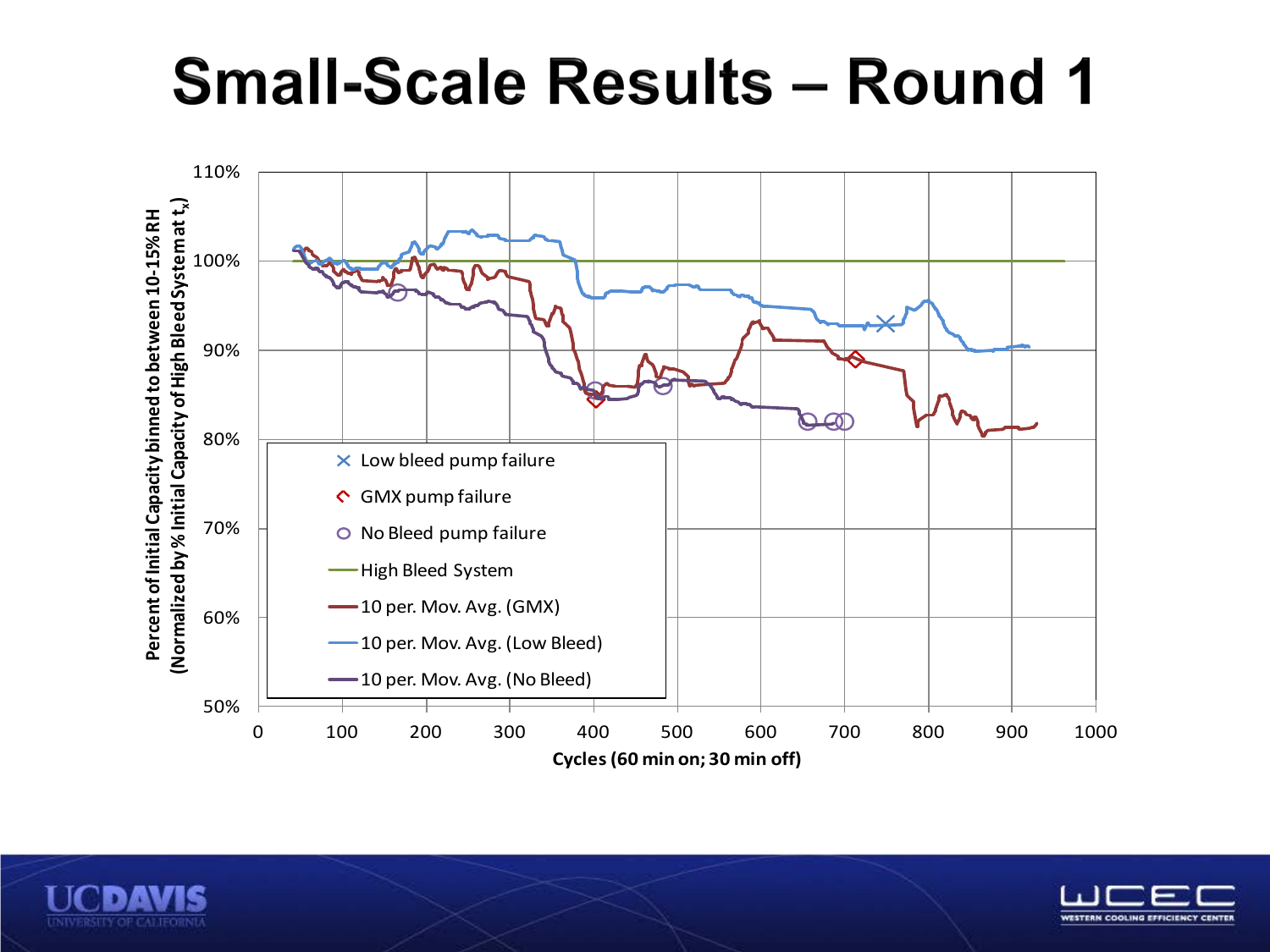### **Carbonate System Solubility**

• 
$$
MeCO_3
$$
 (s)  $\langle == \rangle$  Me<sup>2+</sup> +  $CO_3^{2-}$ 

$$
K_{sp} \approx \left[Me^{2+}\right] \cdot \left[CO_3^{2-}\right]
$$

• 
$$
Ca \Rightarrow CaCO_3
$$
 (calcite)  $K_{sp} = 3.36e-9$ 

• 
$$
Mg \Rightarrow MgCO_3
$$
 (magnesite)  $K_{sp} = 6.82e-6$ 

$$
K_{sp}
$$
=3.36e-9  
 $K_{sp}$ =6.82e-6

 $\Rightarrow$  calcite is less soluble than magnesite

• How quickly do the reactions occur?



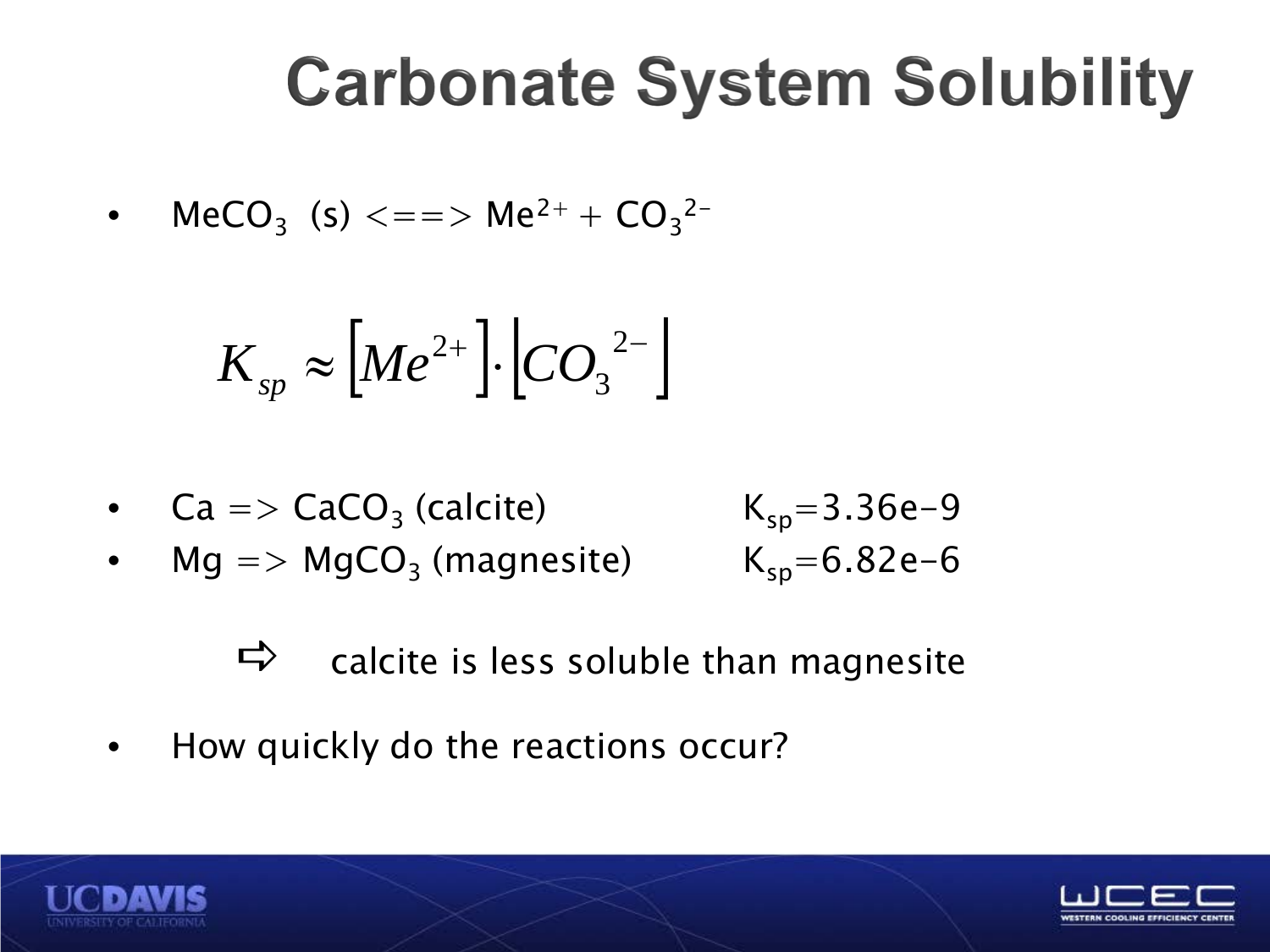## **The Carbonate System**





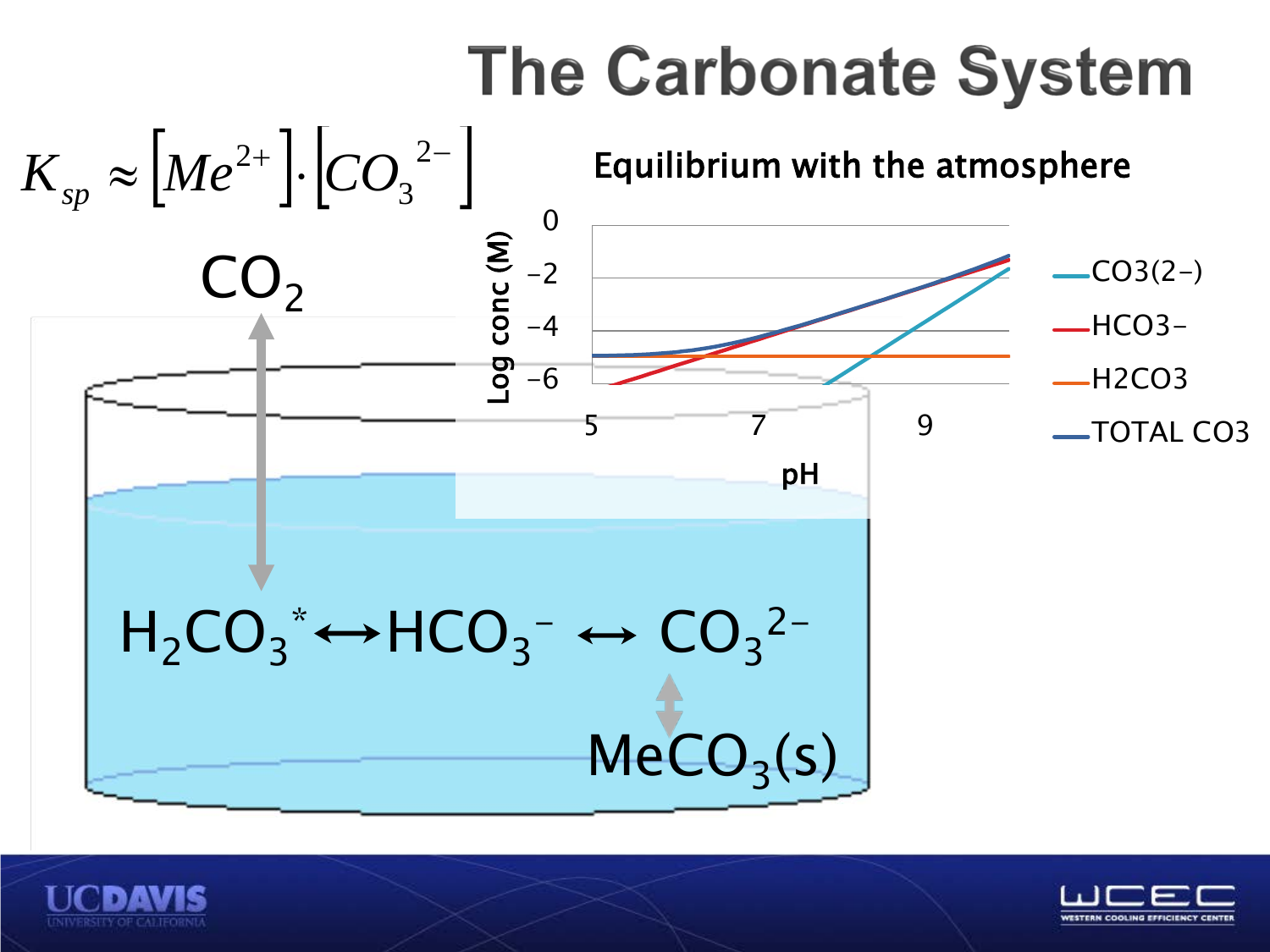## **Small-Scale Water Chemistry**

| <b>SYSTEM</b>               | PH   | <b>CALCIUM</b>            |                     |         | <b>MAGNESIUM</b>  |                     |         | Coil scale |
|-----------------------------|------|---------------------------|---------------------|---------|-------------------|---------------------|---------|------------|
|                             |      | Sump<br>(mM) <sup>a</sup> | Precipitated        |         | Sump              | Precipitated        |         | mass/cycle |
|                             |      |                           | (mols) <sup>b</sup> | $(\%)c$ | (mM) <sup>a</sup> | (mols) <sup>b</sup> | $(\%)c$ | $(g)^d$    |
| Influent (tap)              | 8.11 | 0.85                      |                     |         | 1.97              |                     |         |            |
| Control - no<br>bleed       | 9.46 | $\overline{0}$            | 1.13                | 100     | 11.04             | 2.57                | 98.4    | 0.22       |
| Magnets $-$ no<br>bleed     | 9.56 | $\overline{0}$            | 1.13                | 100     | 8.73              | 2.58                | 98.7    | 0.22       |
| Low bleed                   | 9.19 | 0.40                      | 1.17                | 95.4    | 14.41             | 1.23                | 43.4    | 0.13       |
| $+8\%$ water                |      |                           |                     |         |                   |                     |         |            |
| High bleed<br>$+40\%$ water | 8.99 | 0.21                      | 1.29                | 81.1    | 7.64              | 0.00                | 0.0     | 0.11       |

• Primary finding – increased bleed rate

- $\Rightarrow$  significantly decreased magnesium precipitation
- $\Rightarrow$  somewhat increased calcium precipitation



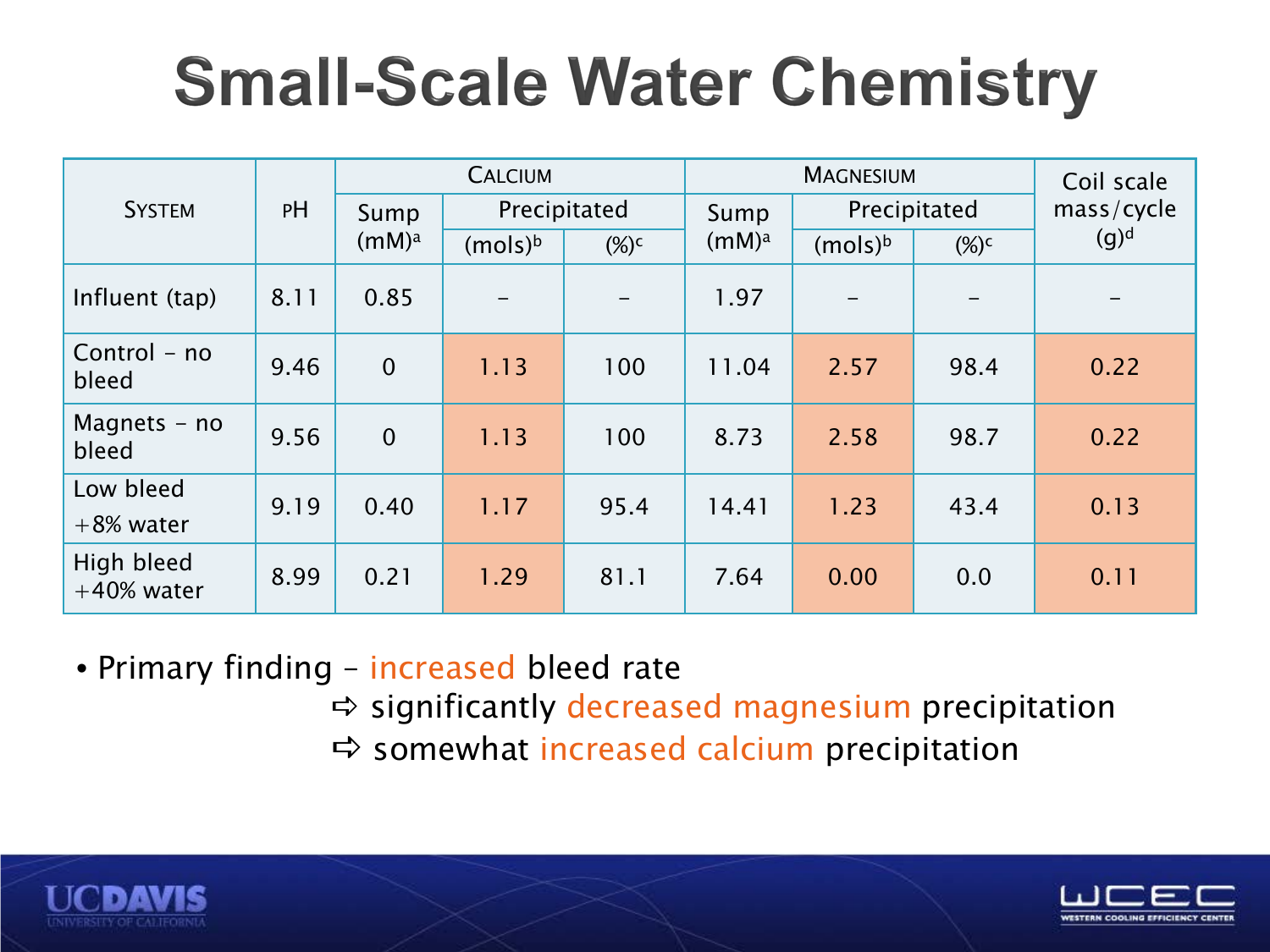# (Semi) Optimized bleed rates

| (kg/yr)                                                        |                                | <b>Location</b>                     | <b>Mg</b><br>(mg/L) | Ca<br>(mg/L) | Lifespan<br>(yr) |
|----------------------------------------------------------------|--------------------------------|-------------------------------------|---------------------|--------------|------------------|
| scale<br>$\overline{3}$<br>deposited<br>2<br>Total<br>$\Omega$ |                                | Riverside                           | 17                  | 70           | 10               |
|                                                                |                                | Eastern                             | 17                  | 62           | 12               |
|                                                                |                                | Irvine                              | 11                  | 45           | 17               |
|                                                                |                                | --Santa Ana                         | 14                  | 73           | 10               |
|                                                                |                                | -Anaheim                            | 20                  | 97           | $\overline{7}$   |
|                                                                |                                | -Los Angeles                        | 17                  | 70           | 10               |
|                                                                |                                | <b>Long Beach</b>                   | 2                   | 20           | 39               |
|                                                                | 200<br>$\overline{0}$          | <b>Davis</b><br>$\bullet$ $\bullet$ | 53                  | 33           | 14               |
|                                                                | Percent increase for bleed (%) | Hypothetical                        | 70                  | 15           | 27               |

- % increase for bleed  $= V(blead)/V(evaporation)*100%$
- Use bleed to eliminate magnesium precipitation



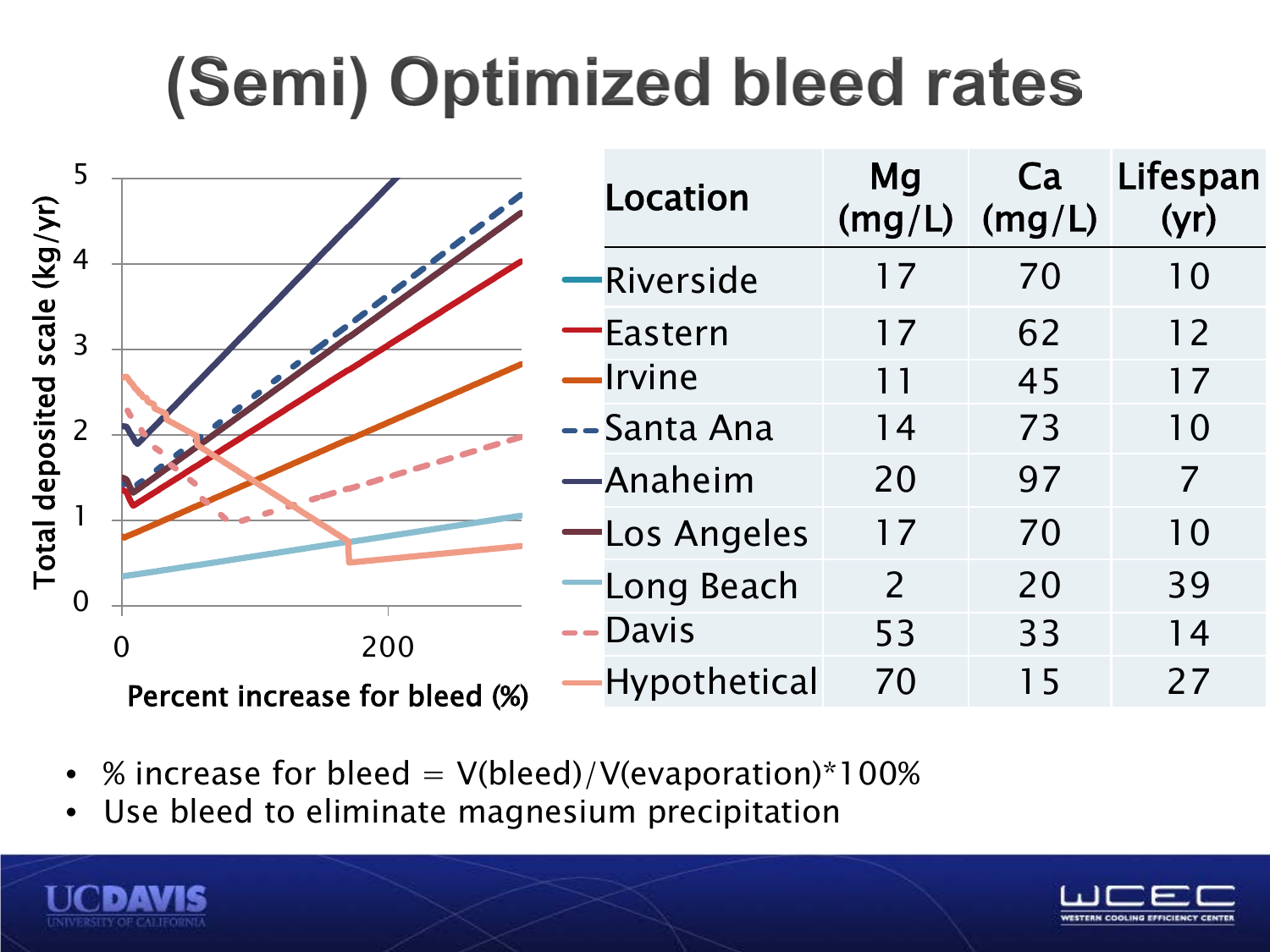### **Conclusions**

- Thermal degradation is modest
	- Pumps appear to fail before significant thermal degradation
- Bleed rate affects many water quality parameters
	- Ca and Mg concentrations
	- $\cdot$  pH
	- Salinity
- Calcium and Magnesium behave differently
	- Solubility limits
	- Need to consider local water conditions
- Lower bleed rates should be considered, and could **improve** performance in some circumstances